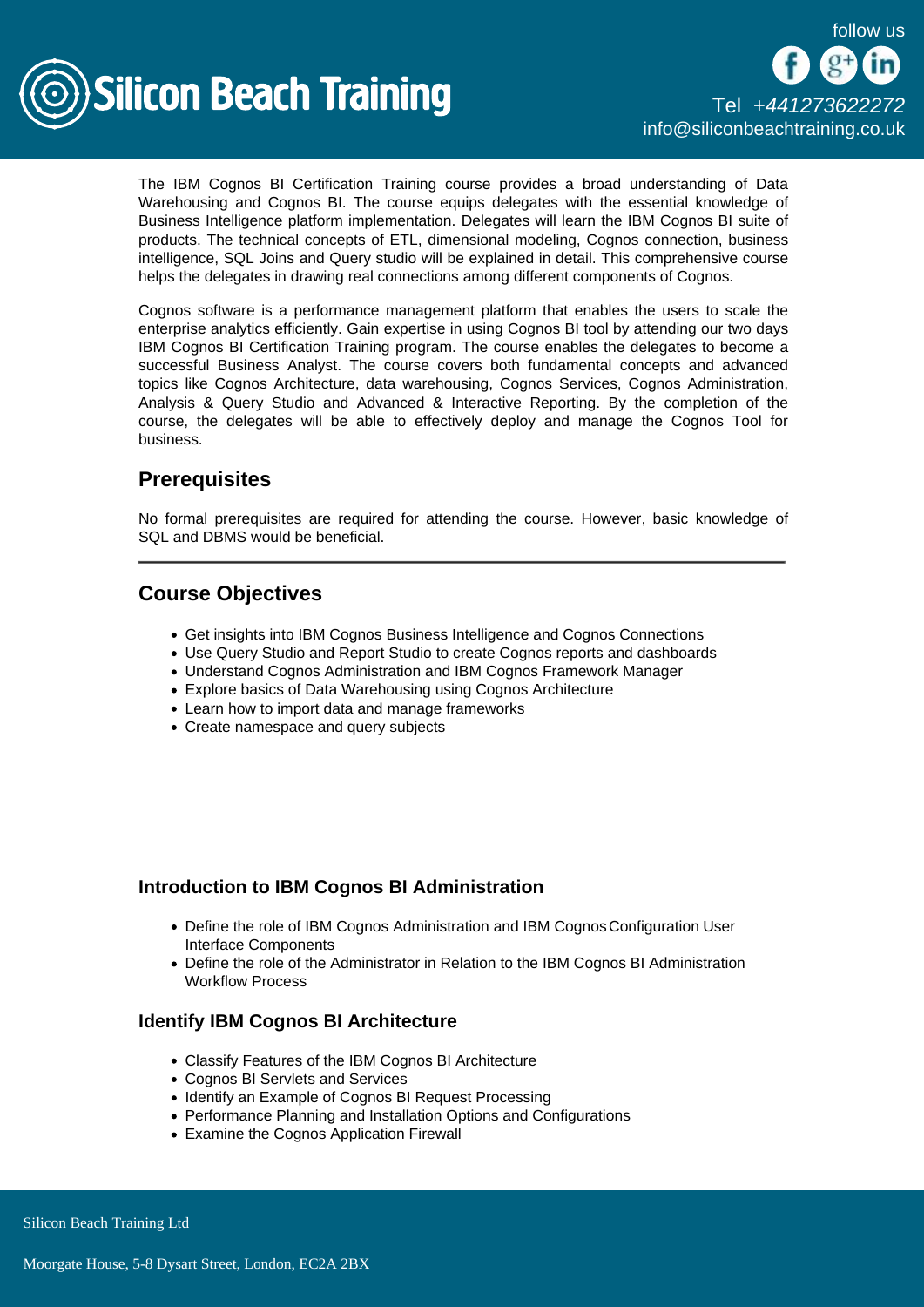

Perform a distributed installation and configuration of IBM Cognos BI

# Secure the IBM Cognos BI Environment

- IBM Cognos BI Security Model
- Define Authentication and Authorisation in IBM Cognos BI
- Identify Security Policies
- Secure Administrative Capabilities
- Specify Security Settings After installation.
- Implement security in IBM Cognos Framework Manager and IBM Cognos Transformer

#### Administer the IBM Cognos BI Server Environment

- Administrative Tasks which can be Performed in IBM Cognos Administration
- Monitor System Metrics
- Manage Dispatchers and Services
- Tune Server Performance
- Audit IBM Cognos BI
- Identify Issues while Troubleshooting the Server Environment
- Formulate the IBM Cognos BI Backup Strategy

#### Manage Run Activities

- Manage Current, Past, and Upcoming Run Activities
- Manage Schedules

#### Manage Content in IBM Cognos Administration

- Add and Manage a Data Source
- Distribute Data and Create a Distribution List and Contacts
- Deploy IBM Cognos BI Content
- Maintain the IBM Cognos BI Content Store
- Customise the Appearance of IBM Cognos BI

## Drill-Through Definitions

- Enable Users to Navigate to Related Data in IBM Cognos BI
- Parameter-Driven Drill Through vs. Dynamic Drill Through
- Steps to Enable Drill-Through Access for a Package
- Limit the Items that Users Can Drill Through From (set scope)
- Set a Measure as the Scope
- Drill Through Assistant

## Additional Configuration and Customisation of the Environment

- Manage User Profiles
- Add Objects to the Toolbox Tab
- Create a Custom Template Option
- Manage Packages in IBM Cognos Connection

Silicon Beach Training Ltd